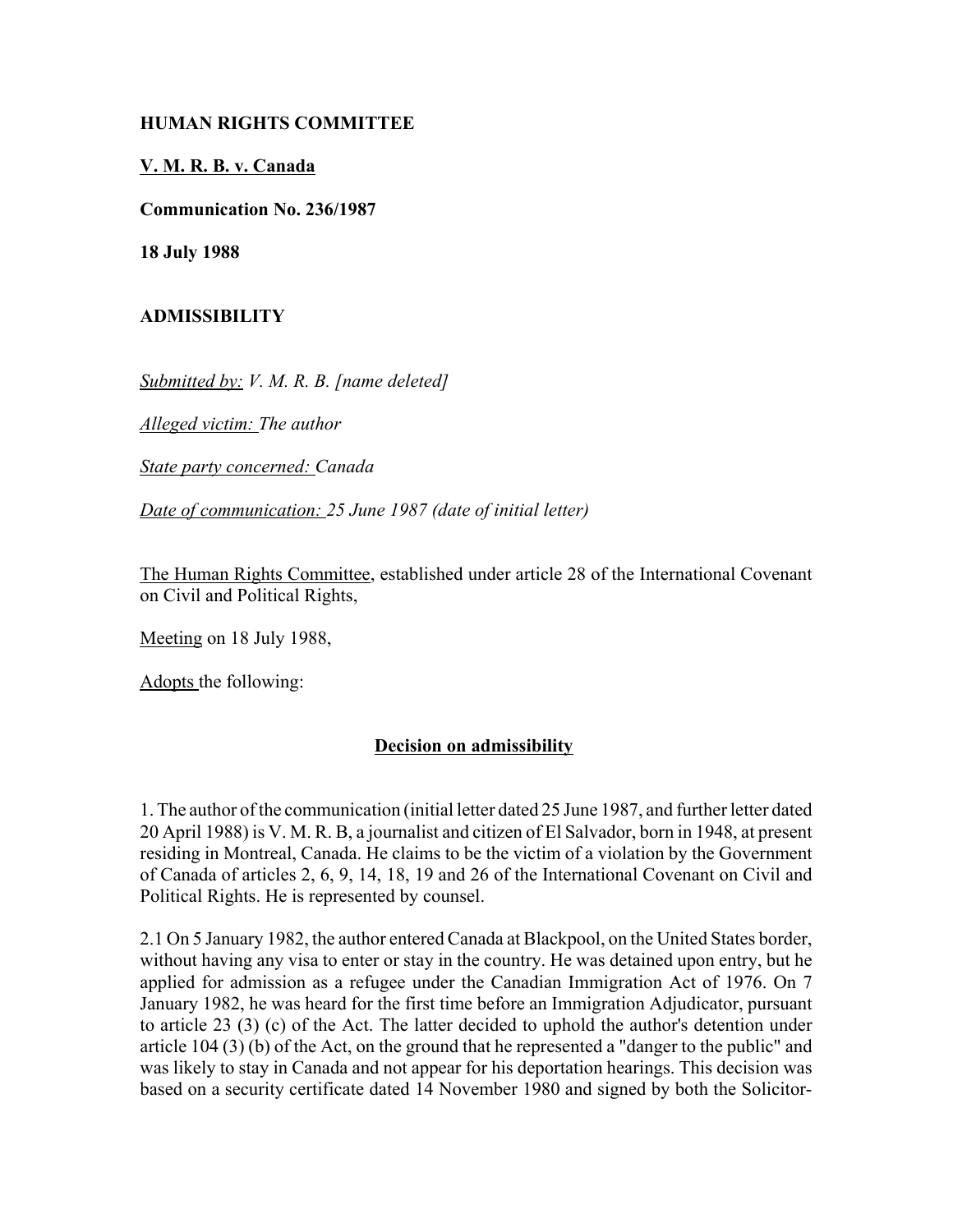General and the Minister for Employment and Immigration of Canada, according to which the author is a person "who there are reasonable grounds to believe will engage in or instigate the subversion by force of any Government". Under article 19 (1) (f) of the Act, such persons are to be denied entry into Canadian territory.

2.2 The detention order was extended in a succession of weekly hearings before the Adjudicator (from 14 January to 11 February 1982). On 17 February 1982, the Adjudicator ordered the author deported, purportedly on the sole ground that the Minister's certificate of 14 November 1980 was "uncontestable". Testimony on behalf of the author by witnesses produced by his lawyer was deemed unconvincing. After another hearing on 10 March 1982, during which the government representative stated that the author could no longer be regarded as a danger to the public, the Adjudicator ordered the author's release on 11 March 1982. The deportation order, however, was upheld.

2.3 The author claims that the Government of Canada has violated article 9, paragraph 1, of the Covenant by detaining him arbitrarily from 5 January to 11 March 1982, as the detention hearings never established that he represented a danger to the public. He alleges a violation of article 6 because the Canadian Government has refused to assure him formally that he would not be deported to El Salvador, where, the author claims, he would have reasons to fear attempts on his life. It is further claimed that article 19 (1) (f) of the Immigration Act violates the freedoms of political opinion, thought and expression guaranteed by the Covenant. Finally, the author states that the reviews of his detention did not proceed in a fair and impartial manner and that therefore he was the victim of a violation of article 14, paragraph 1, of the Covenant.

2.4 With regard to the requirement of the exhaustion of domestic remedies, the author states that he has taken his case through all court instances, and that his appeals were dismissed by the Immigration Appeal Board, the Federal Court of Canada (first instance), the Federal Court of Appeal and the Supreme Court of Canada. He claims that domestic remedies have been exhausted with the decision by the Supreme Court of Canada of 29 January 1987 not to grant him leave to appeal.

3. By a decision of 19 October 1987, the Working Group of the Human Rights Committee transmitted the communication under rule 91 of the provisional rules of procedure to the State party, requesting information and observations relevant to the question of the admissibility of the communication.

4.1 In its submission under rule 91, dated 12 February 1988, the State party objects to the admissibility of the communication under article 3 of the Optional Protocol, ratione materiae, as incompatible with the provisions of the Covenant, and as an abuse of the right of submission.

4.2 With regard to the facts, the State party points out that the author had already entered Canada in February 1980 and applied for refugee status. Before a decision could be rendered in his case, he left Canada in October. 1980. Investigations showed that "while in Canada, he was tasked and funded by a foreign political party to carry out certain activities which are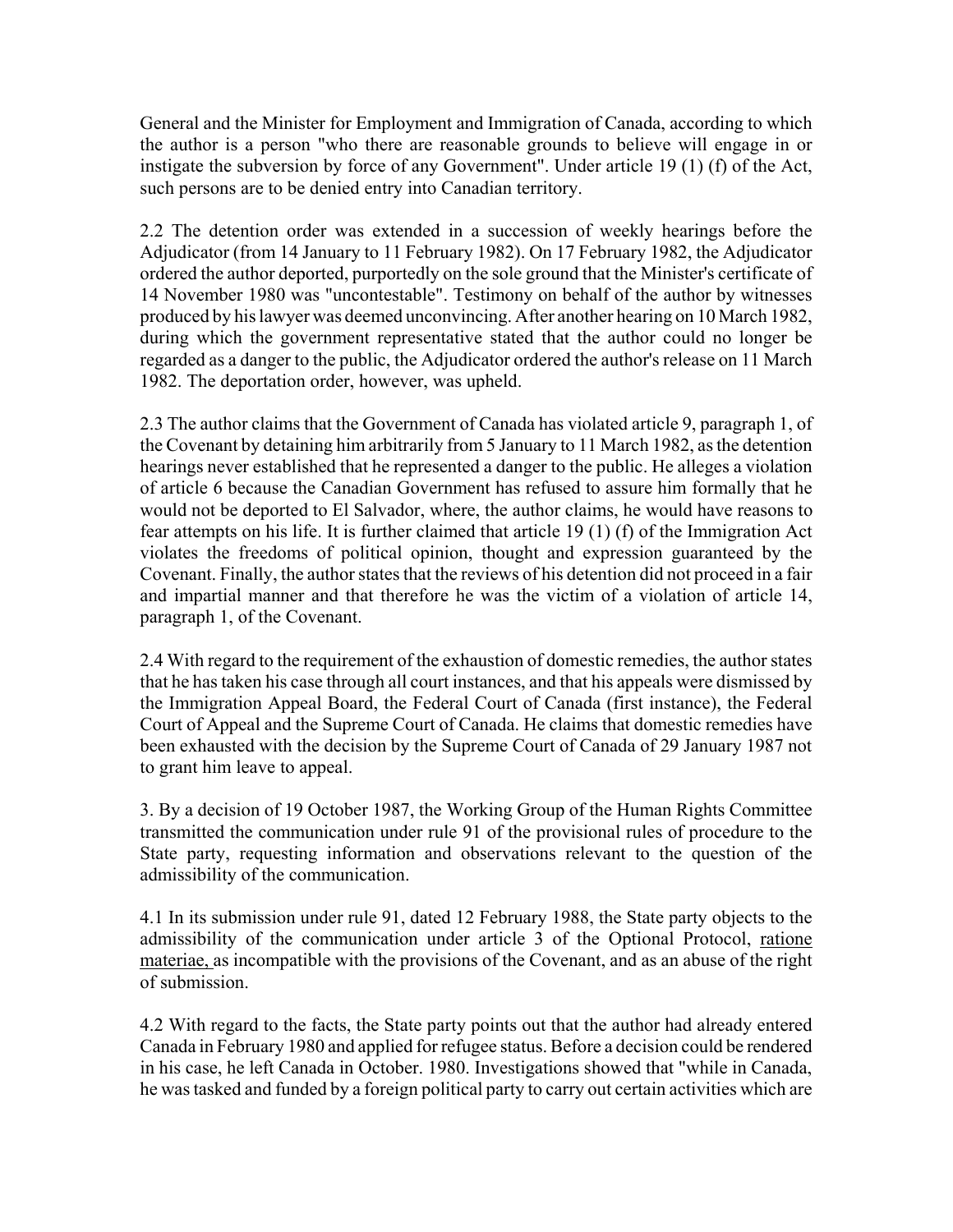prohibited under Canadian law. As a cover for his entry to Canada and for his activities while in Canada, Mr. R. was accredited as a journalist with the ... news agency ... which is known to be directed by a foreign intelligence service". As a result of information made available by the Security Service of the Royal Canadian Mounted Police, it was determined that Mr. R. was a person described under article 19 (1) (f) of the Immigration Act of 1976, which denies admission to Canada to persons for whom there are reasonable grounds to believe that they will engage in or instigate the subversion by force of any Government. Therefore, on 14 November 1980, after the author's departure from Canada, a certificate pursuant to article 39 of the Immigration Act was issued, excluding him from re-entry into Canada, and requiring that he be deported if he entered Canada again. Thus, when on 5 January 1982 he again entered Canada, he was ordered detained pursuant to article 104 of the Immigration Act. The State party emphasizes that

"upon seeking to re-enter Canada ... the author was entitled to a hearing of his refugee claim; however, he was never legally admitted to Canada, pursuant to the rules for admission set out in the Immigration Act, 1976. From 1982 to date, the author has never been lawfully within the territory of Canada, although he has remained in Canada during this time pending the outcome of immigration proceedings".

4.3 With respect to an alleged violation of article 6 of the Covenant, the State party indicates that what the author is complaining of is that Canada might deport him to El Salvador or to another country that would, in turn, return him to El Salvador, where allegedly his life could be in danger. Thus, what the author is in effect claiming is that unless he is given permission to stay in Canada, article 6 of the Covenant will be contravened. In this connection the State party observes that there is no right of asylum in the Covenant, and that a violation of article 6 of the Covenant cannot result from the denial of asylum. Thus, this aspect of the communication should be declared inadmissable ratione materiae. Furthermore, the State party adds that the author's fears are unfounded, since the Government of Canada has publicly stated on several occasions that it would not return him to E1 Salvador and has given him the option of selecting a safe third country.

4.4 With respect to an alleged violation of article 9, paragraph 1, of the Covenant, the State party indicates that Mr. R's detention from 5 January 1982 to 11 March 1982 was based on the certificate issued jointly by the Canadian Solicitor-General and by the Minister of Employment and Immigration pursuant to article 39 of the Immigration Act, stating that, "based on security and criminal intelligence reports received and considered by us, which cannot be revealed in order to protect information sources, [the author] is a person described in article 19 (1) (f) of the Immigration Act, 1976, his presence in Canada being detrimental to the national interest". Thus, the State party submits that the lawful detention of an alien against whom there exists an exclusion order cannot be deemed to constitute arbitrary detention. Furthermore, the State party explains that in the case of a person seeking asylum, a reasonable amount of time must be allotted to the authorities to collect information, investigate and carefully determine the sensitive question whether an individual poses a danger to national 'security. In this context the State party refers to article 5, paragraph I (f), of the European Convention on Human Rights, which specifically provides that: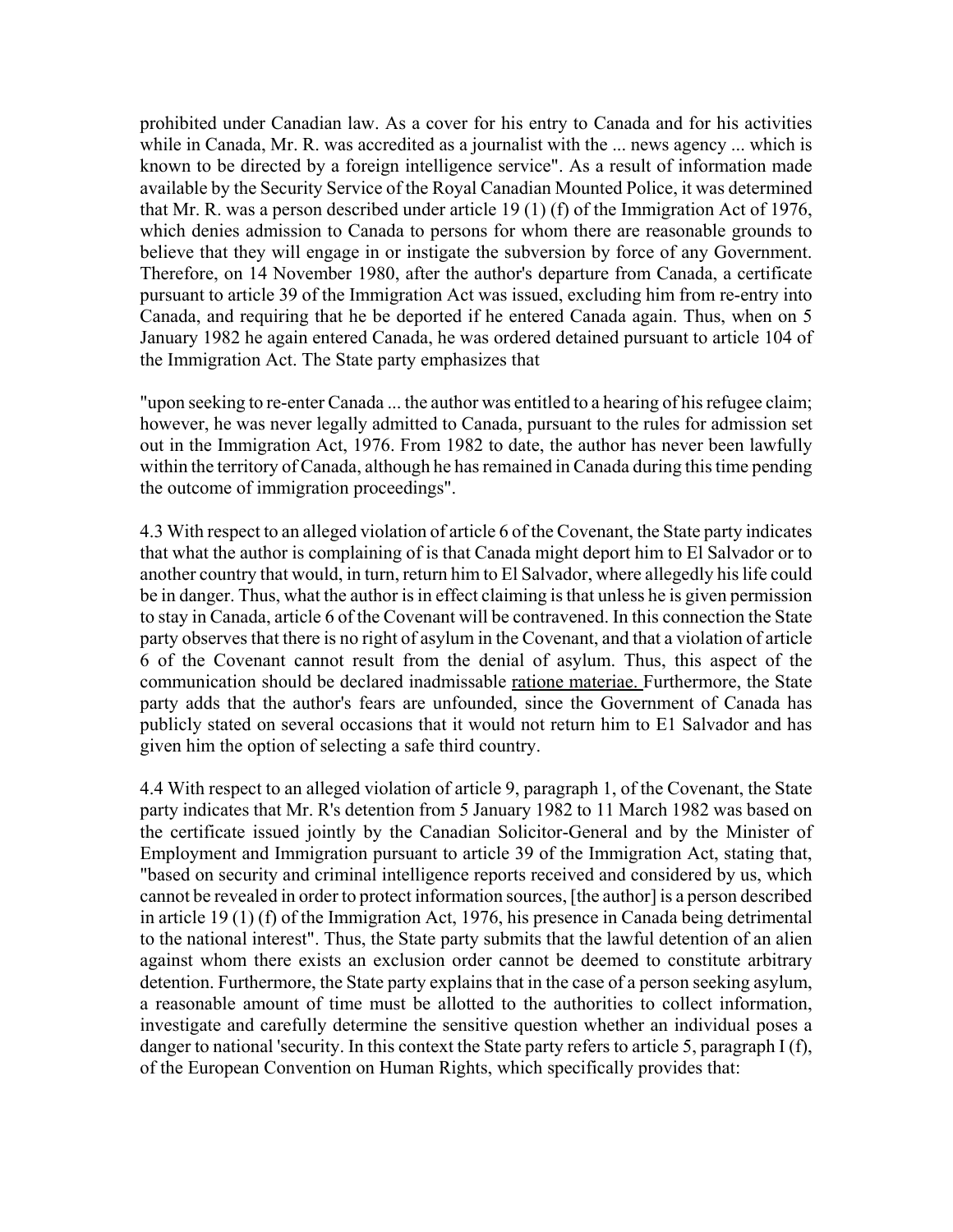"No one shall be deprived of his liberty save in the following cases and in accordance with a procedure prescribed by law: ...

"(f) The lawful arrest or detention of a person to prevent his effecting an unauthorized entry into the country or of a person against whom action is being taken with a view to deportation or extradition".

While article 9, paragraph 1, of the Covenant is not as specific as the parallel provision in the European Convention, the State party submits that the scope of article 9, paragraph 1, does not cover detention for the purposes of immigration control and that this aspect of the communication should be declared inadmissable ratione materiae.

4.5 Although the author does not invoke article 13 of the Covenant, the State party addresses the issue of the expulsion of aliens as provided for in the Covenant and refers to the Committee's decision in case No. 58/1979 Maroufidou v. Sweden, a/ where the Committee held that her deportation from Sweden did not constitute a violation of the Covenant because she had been expelled in accordance with the procedure laid down by the State's domestic law and that there had been no evidence of bad faith or abuse of power. In this context, the Government of Canada asserts that the deportation proceedings against Mr. R. are in compliance with the requirements of article 13 of the Covenant.

4.6 With respect to an alleged violation of article 14, paragraph 1, of the Covenant, the State party submits that a procedure for the expulsion of an alien which is specifically envisaged in article 13 of the Covenant cannot be said to be in violation of article 14. More particularly, the State party observes that the protections contained in article 14 of the Covenant apply to the determination of any "criminal charge" or of any "rights and obligations in a suit at law". It submits that deportation proceedings do not fall into either of these categories; rather, they fall into the domain of public law. Since asylum or deportation proceedings are not covered by the terms of article 14, this aspect of the communication should be declared inadmissible ratione materiae.

4.7 With respect to an alleged violation of articles 18 and 19 of the Covenant, the State party objects that the author has not submitted evidence to substantiate a prima facie case of any violation of his rights to freedom of thought, opinion and expression. Finally, with respect to an alleged violation of articles 2 and 26 of the Covenant, the State party submits that the author has submitted insufficient evidence to disclose a prima facie violation of these provisions, that his allegations are manifestly ill-founded, and that these aspects of the communication should be declared inadmissible as an abuse of the right of submission pursuant to article 3 of the Optional Protocol.

5.1 Commenting on the State party's submission under rule 91, the author, on 20 April 1988, reiterates that the order for his expulsion represents an objective danger to his life and refers to the judicial precedents of the European Commission of Human Rights in this respect. He further argues that his communication does not invoke a right of asylum, and that a distinction must be made between the request for a right of asylum, and asylum resulting from the establishment of certain mechanisms to remedy violations of the Covenant alleged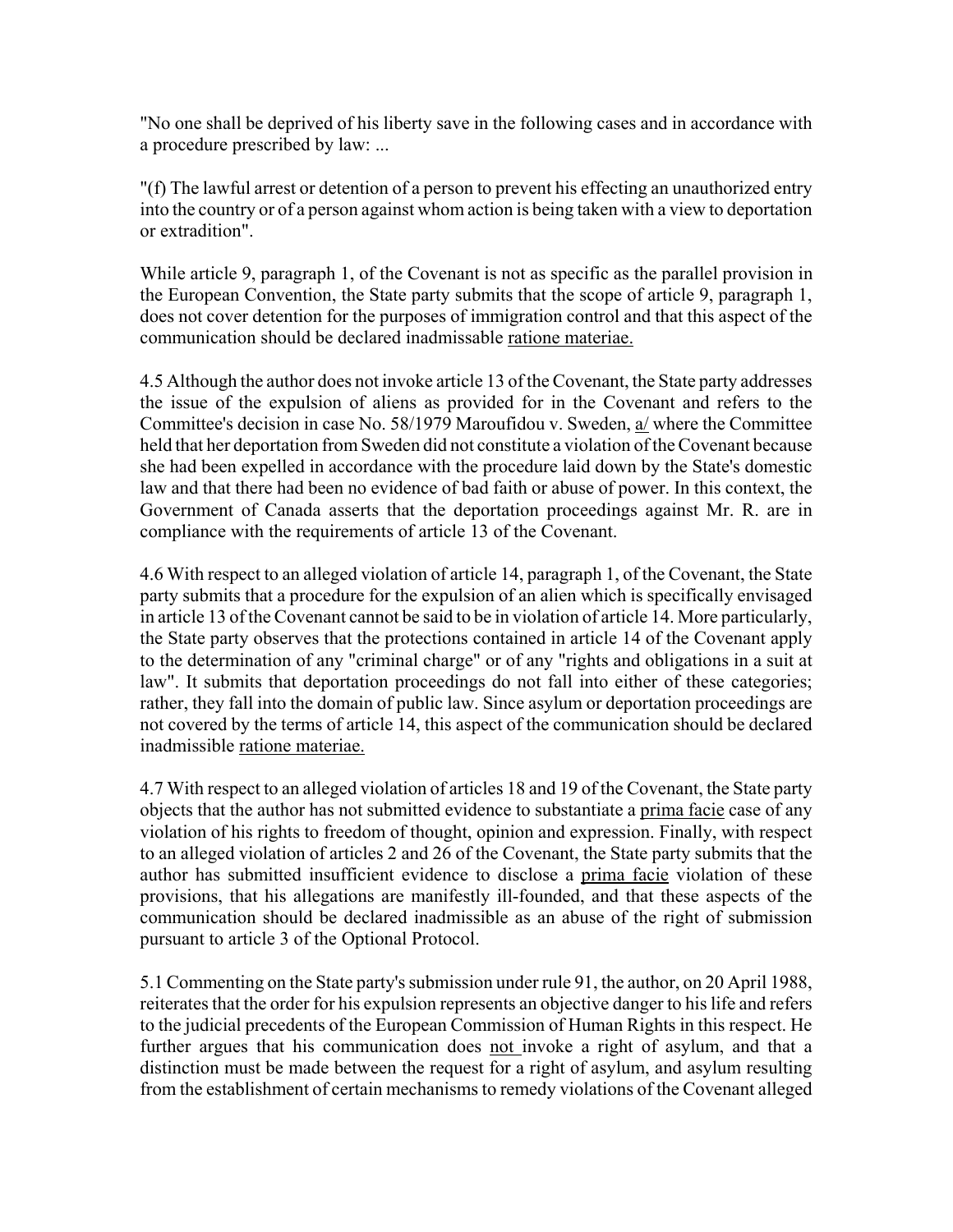by individuals. It was not the deportation order which he denounced, but the breach of specific rights guaranteed by the Covenant.

5.2 With respect to the alleged violation of article 14, paragraph. I, the author advocates a broad interpretation of what constitutes "rights and obligations in a suit at law". He refers to the Committee's general comment on article 14, which states that "the provisions of article 14 apply to all courts and tribunals within the scope of that article, whether ordinary or specialized", b/ and suggests that public law disputes also fall under the scope of application of article 14. Furthermore, he recalls that the English version of the Covenant protects rights and obligations "in a suit at law" rather than rights and obligations "de caractere civil", as stated in the French version of the Covenant, which therefore is said to be more restrictive.

5.3 With respect to article 9, the author maintains that this provision should be applied to all situations where an individual has been deprived of his liberty, including for reasons of immigration control.

5.4 The author concludes that with respect to his other allegations, concerning violations of articles 18 and 19, he has at least presented prima facie evidence to the effect that Canada has violated the Covenant. He surmises that the reason why Canadian authorities want to deport him is because of his political opinions:

"National security grounds cannot be invoked unless there is justification for this infringement of a right guaranteed by the Covenant, in this case to be protected against all discrimination .... The State invokes national security grounds against opinions expressed by an individual as penalizing that individual for having exercised his right to freedom of expression."

The author suggests that the Committee would be ill-advised to have recourse to restrictive interpretations of the Covenant as that would be contrary to its object and purpose.

5.5 With regard to his allegation that he has been subjected to discrimination in violation of articles 2 and 26 of the Covenant, the author contends:

"that the Canadian Government's manoeuvres constitute discrimination against foreign citizens. An alien may not express his opinions, thought or convictions, for in exercising these rights he will not receive the same treatment as a Canadian citizen. The mechanism provided by article 19 (1) (f) of the Canadian Immigration Act is discriminatory in that the accuracy of information concerning an alien as regards ideas or opinions allegedly expressed by him is not verified. The alien cannot enjoy the same protection for his opinions as a citizen expressing the same views."

6.1 Before considering any claims contained in a communication, the Human Rights Committee must, in accordance with rule 87 of its provisional rules of procedure, decide whether or not it is admissible under the Optional Protocol to the Covenant.

6.2 The Committee observes that the State party has not contested the author's claim that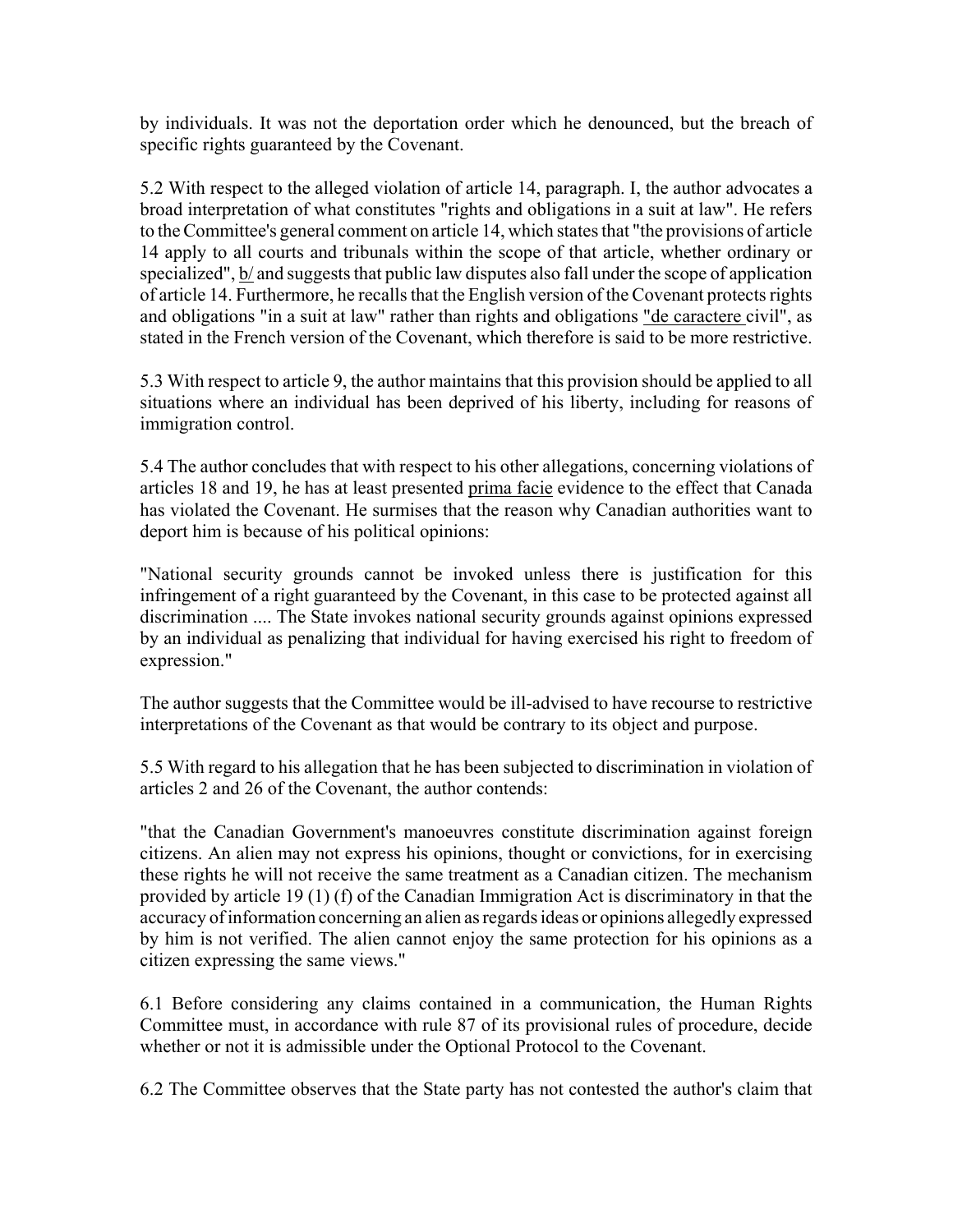domestic remedies have been exhausted. It further notes that the same matter is not being examined under another procedure of international investigation or settlement. On the basis of the information before it, the Committee therefore finds that the communication meets the requirements of article 5, paragraph 2, of the Optional Protocol.

6.3 The Committee has also examined whether the conditions of articles 2 and 3 of the Optional Protocol have been met. It observes that a right of asylum is not protected by the Covenant. With regard to the author's allegation that his right to life under article 6 of the Covenant and that his right to liberty under article 9 have been violated, the Committee finds that he has not substantiated either allegation. With regard to article 6 of the Covenant, the author has merely expressed fear for his life in the hypothetical case that he should be deported to El Salvador. The Committee cannot examine hypothetical violations of Covenant rights which might occur in the future~;furthermore, the Government of Canada has publicly stated on several occasions that it would not extradite the author to El Salvador and has given him the opportunity to select a safe third country. With regard to article 9, the Committee points out that this article prohibits unlawful arrest and detention, whereas the author was lawfully arrested in connection with his unauthorized entry into Canada, and the decision to detain him was not made arbitrarily, especially in view of his insistence not to leave the territory of Canada. The Committee also found it necessary to determine whether a claim could be substantiated under article 13, although the author has not invoked it. It observes that one of the conditions for the application of this article is that the alien be lawfully in the territory of the State party, whereas Mr. R. has not been lawfully in the territory of Canada. Furthermore, the State party has pleaded reasons of national security in connection with the proceedings to deport him. It is not for the Committee to test a sovereign State's evaluation of an alien's security rating; moreover, on the basis of the information before the Committee, the procedures to deport Mr. R. have respected the safeguards provided for in article 13. With respect to article 14, the Committee notes that even if immigration hearings and deportation proceedings were to be deemed to constitute "suits at law" within the meaning of article 14, paragraph 1, of the Covenant, as the author contends, a thorough examination of the communication has not revealed any facts in substantiation of the author's claim that he is the victim of a violation of this article. In particular, it emerges from the author's own submissions that he was given ample opportunity, in formal proceedings, including oral hearings with witness testimony, both before the Adjudicator and before the Canadian Courts, to present his case for sojourn in Canada. With respect to articles 18 and 19 of the Covenant, the Committee notes that the author has not submitted any evidence to substantiate how his exercise of freedom of conscience or expression has been restricted in Canada. His apparent contention that the deportation proceedings resulted from the State party's disapproval of his political opinions is refuted by the State party's uncontested statement that, as early as November 1980, he had been excluded from reentering Canada on clear national security grounds (para. 4.2 above). Deportation of an alien on security grounds does not constitute an interference with the rights guaranteed by articles 18 and 19 of the Covenant. With respect to articles 2 and 26 of the Covenant, the author has failed to establish how the deportation of an alien on national security grounds constitutes discrimination.

7. The Human Rights Committee therefore decides: